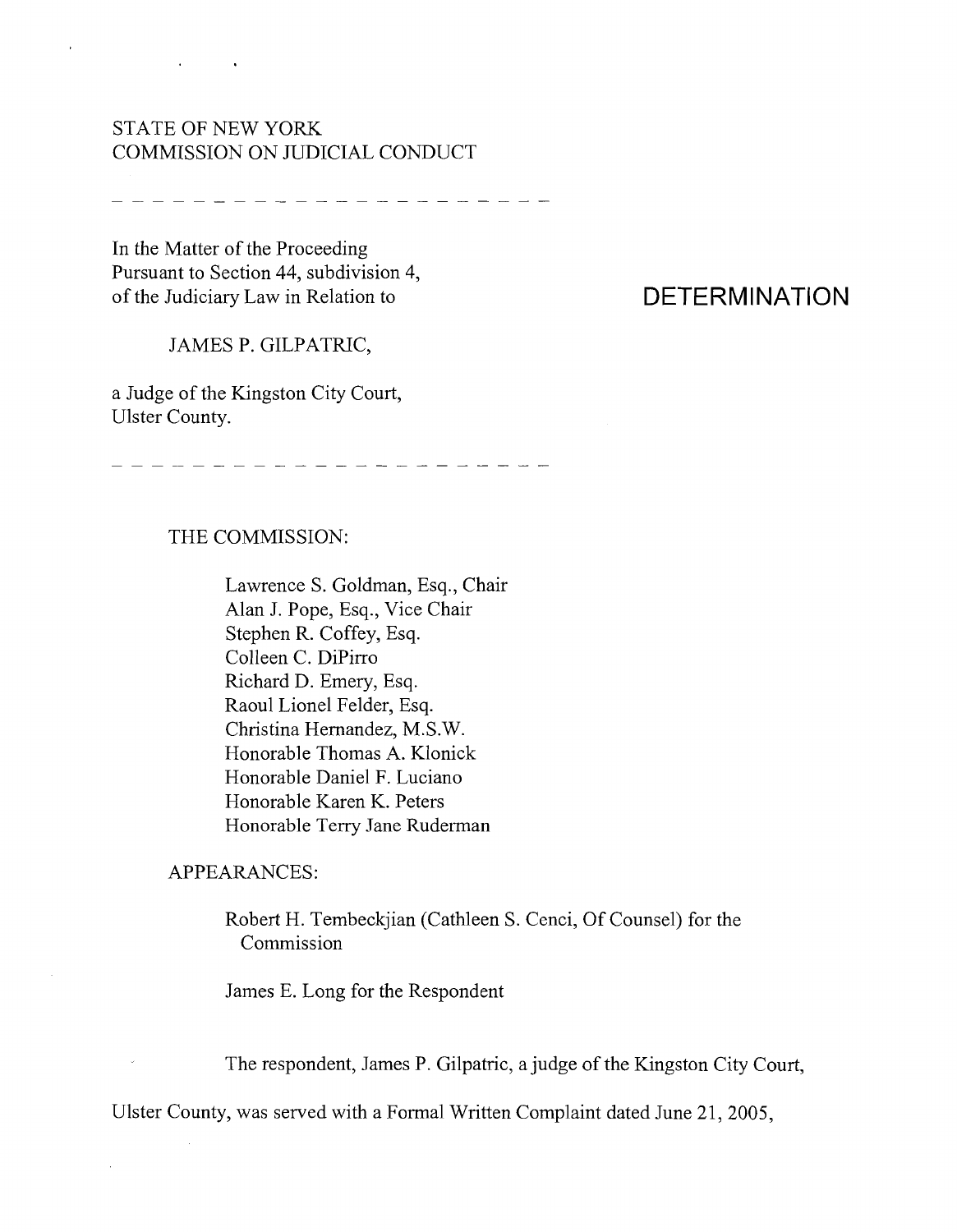containing two charges.

On November 1, 2005, the administrator of the Commission, respondent's counsel and respondent entered into an Agreed Statement of Facts pursuant to Judiciary Law  $\S 44(5)$ , stipulating that the Commission make its determination based upon the agreed facts, recommending that respondent be censured and waiving further submissions and oral argument.

On November 10, 2005, the Commission approved the agreed statement and made the following determination.

1. Respondent has been a judge of the Kingston City Court since January 1, 1994. He is an attorney.

2. Respondent is an alcoholic who sought assistance for this disease in June 1994 and had been alcohol-free from that time until September 1,2004.

3. In the late-evening/early-morning period of August 31-September 1, 2004, respondent had a relapse of this disease and drank alcoholic beverages. He also took the over-the-counter medication Benadryl.

As to Charge I of the Formal Written Complaint:

4. On the morning of September 1, 2004, while still under the influence of alcoholic beverages, respondent appeared in the Ulster County Family Court as an attorney representing a party. The appearance was in connection with a routine scheduling calendar and not an evidentiary or other substantive proceeding. The matter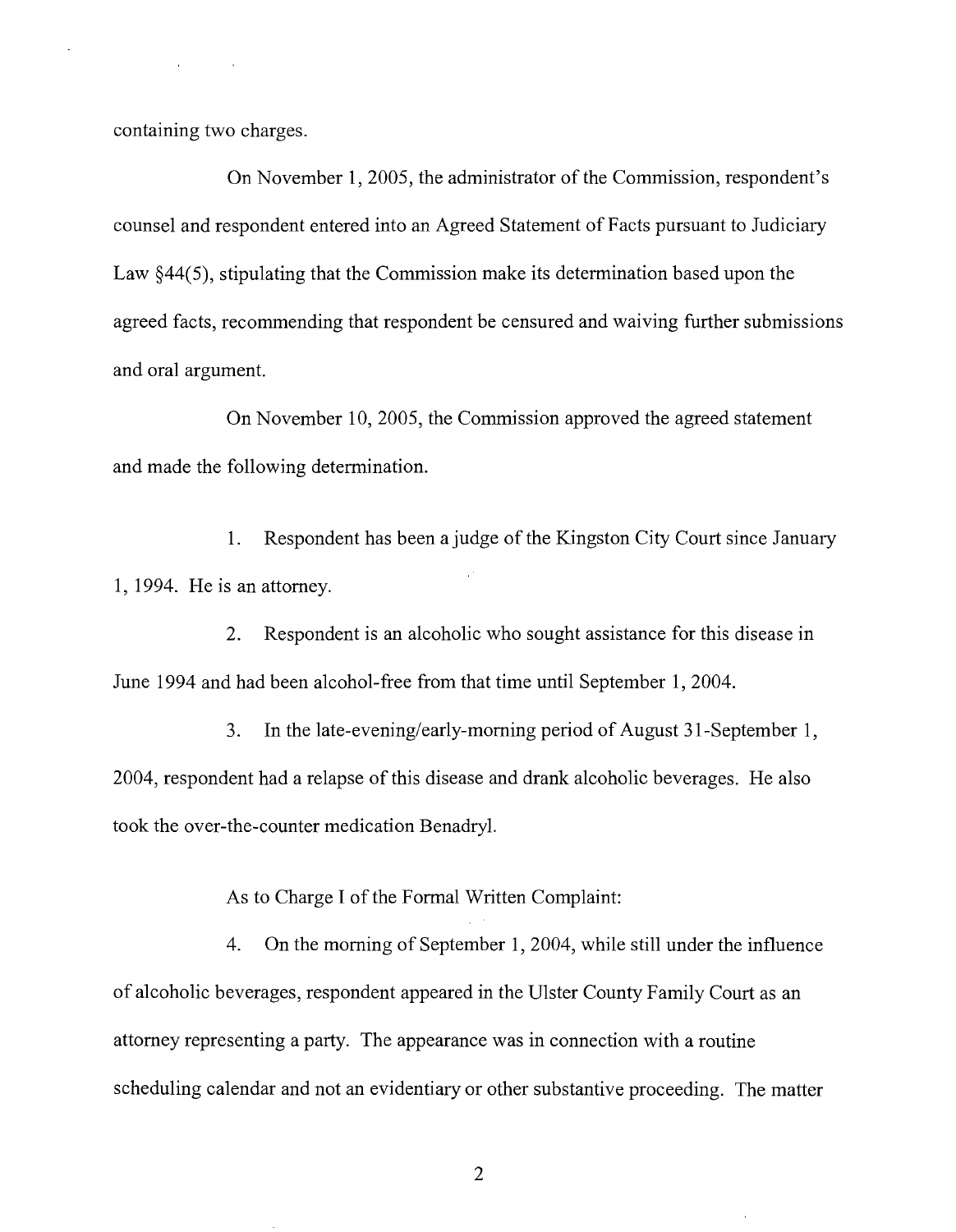was adjourned.

As to Charge II of the Formal Written Complaint:

5. On September 1, 2004, while still under the influence of alcohol, respondent took the bench in Kingston City Court but was unable to continue to preside. He was relieved of his judicial duties.

6. From September 2 to September 15, 2004, respondent perfonned judicial duties and did not consume any alcoholic beverages.

7. On September 16, 2004, respondent entered a residential treatment program at the Tully Hill Alcohol Rehabilitation Center in Tully Hill, New York. He successfully completed the program in 21 days. Upon discharge from Tully Hill, he enrolled in the Pius XII Chemical Dependency Program in Newburgh, New York, on an out-patient basis. He continues to participate in the Pius XII program and in Alcoholics Anonymous.

8. On October 7, 2004, respondent resumed his judicial duties and has performed without impairment or incident.

Upon the foregoing findings of fact, the Commission concludes as a matter of law that respondent violated Sections 100.1, 100.2(A), 100.4(A)(2) and 100.4(A)(3) of the Rules Governing Judicial Conduct ("Rules") and should be disciplined for cause, pursuant to Article 6, Section 22, subdivision a, of the New York State Constitution and Section 44, subdivision 1, of the Judiciary Law. Charges I and II of the Formal Written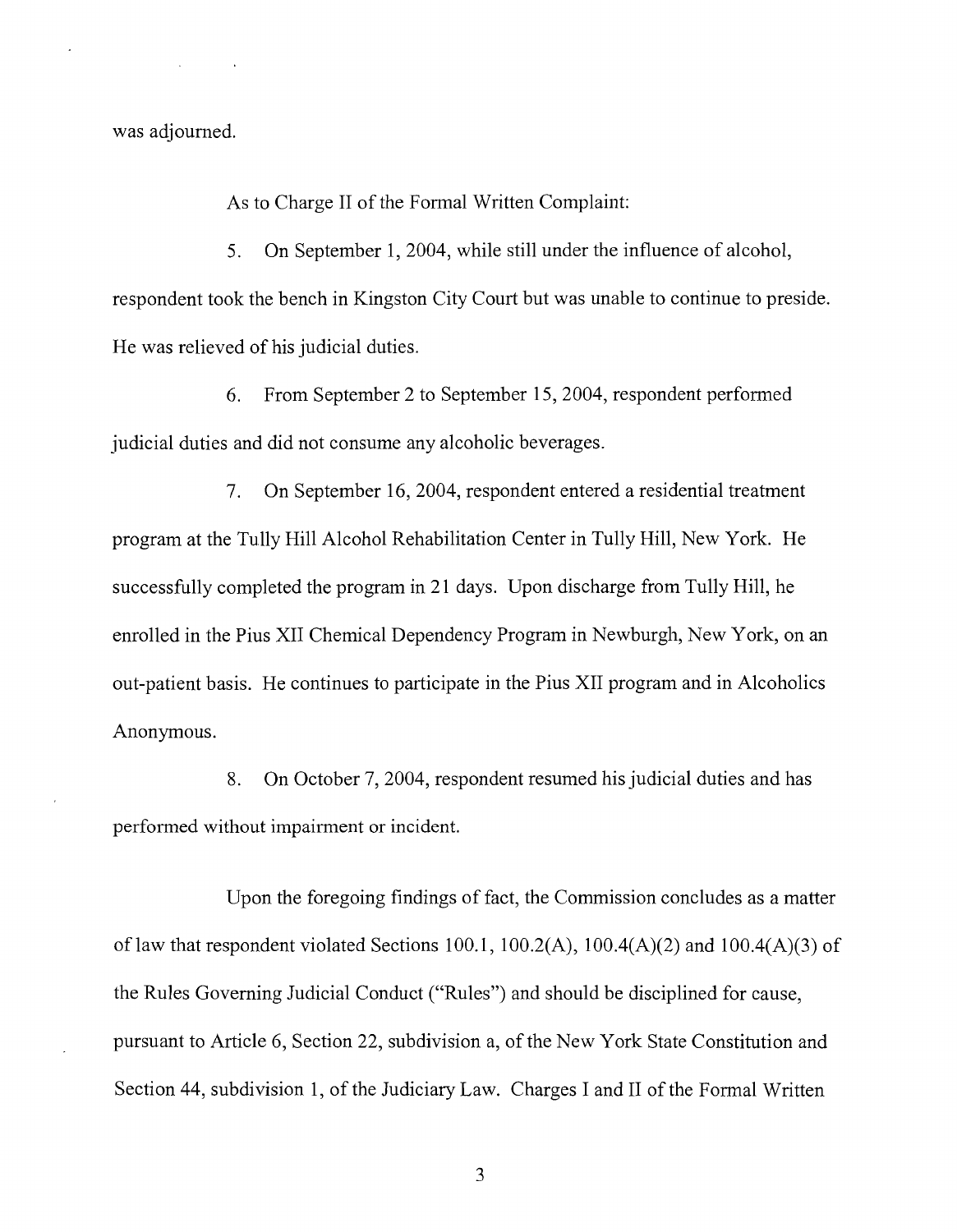Complaint are sustained, and respondent's misconduct is established.

 $\ddot{\phantom{a}}$ 

Respondent has acknowledged that, while under the influence of alcohol, he appeared in court as an attorney and, later that same day, took the bench but was unable to continue to preside because of his impaired condition. Litigants and the public can have little faith in the decisions and judgment of a judge who appears in court while under the influence of alcohol. *See, Matter ofAldrich v State Comm. on Judicial Conduct, 58* NY2d 279 (1983).

It is apparent from this record that respondent is an alcoholic who frankly recognizes his condition and has engaged in stringent efforts, over more than a decade, to fight the disease from which he suffers. We recognize that alcoholism is an insidious disease from which judges are not exempt and we acknowledge respondent's rehabilitative efforts. However, the public is entitled to a judge who does not come to court while under the influence of alcohol, and litigants should not have to wonder whether a judge has fallen off the wagon on a particular court date. There is also the humiliating institutional spectacle of local lawyers and court personnel knowing that a judge has an alcohol problem that he or she cannot control.

As the Court of Appeals has often stated, judges "are held to higher standards of conduct than members of the public at large and [even] relatively slight improprieties subject the judiciary as a whole to public criticism and rebuke." *Matter of Aldrich, supra,* 58 NY2d at 283; *see also Matter ofKuehnel,* 49 NY2d 465, 469 (1980);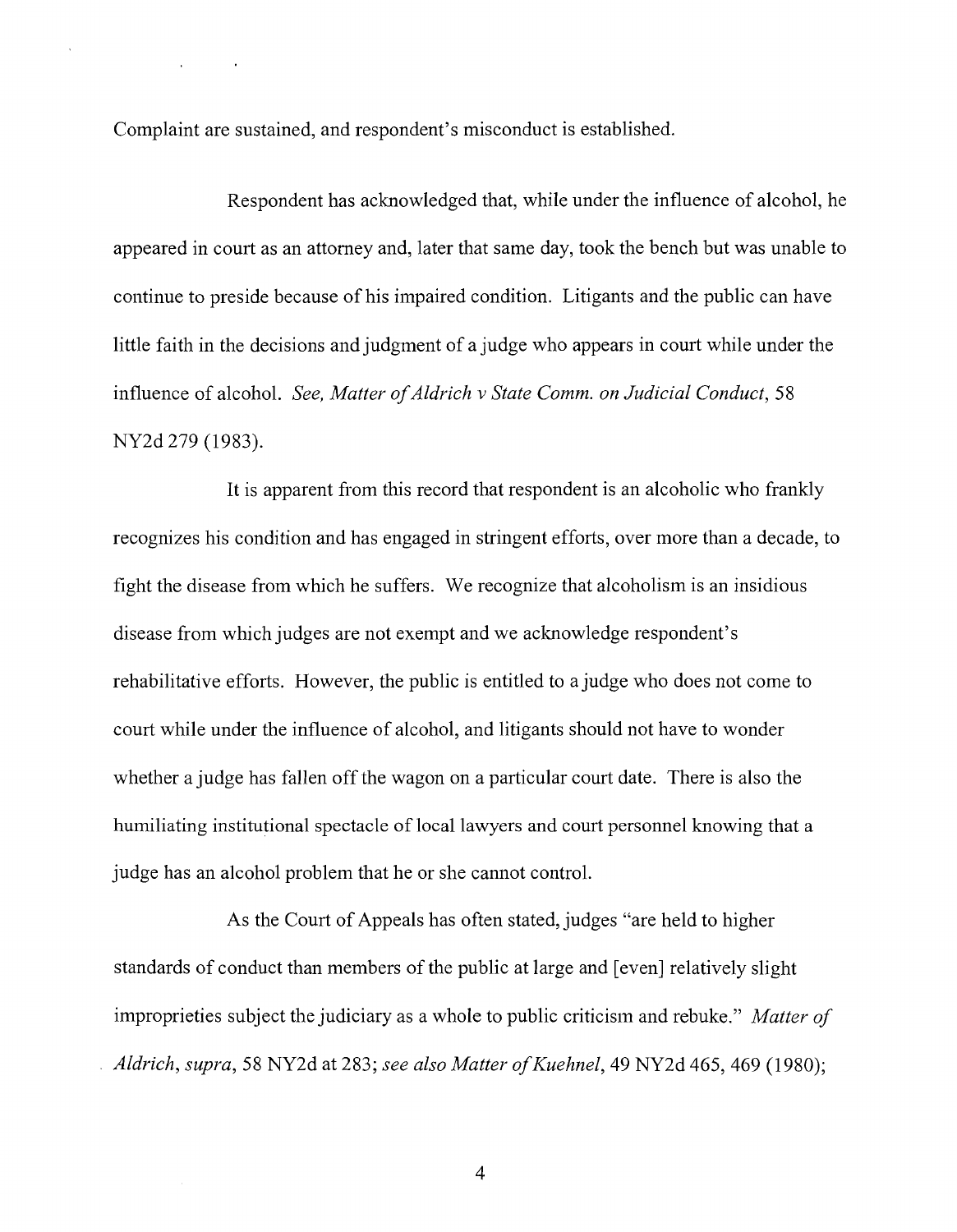*Matter of Mazzei,* 81 NY2d 568, 571-72 (1993). Respondent's conduct was a clear departure from the high standards expected of a judge.

 $\ddot{\phantom{a}}$ 

**In** determining an appropriate disposition in such cases in the past, the Commission has considered mitigating and/or aggravating circumstances, including the totality of the judge's conduct and the judge's rehabilitative efforts. *See, e.g., Matter of Aldrich, supra* (judge was intoxicated while performing judicial duties and, while intoxicated, used vulgar, racial and sexist language and threateningly displayed a knife) (removal); *Matter of Wangler,* 1985 Annual Report 241 (judge was intoxicated and belligerent in court and at a meeting with court auditors and failed to promptly deposit and remit court funds) (removal); *Matter of Purple*, 1998 Annual Report 149 (judge presided in court while under the influence of alcohol on a single occasion, and had a subsequent DWI conviction) (censure); *Matter of Giles*, 1998 Annual Report 127 (judge twice presided over off-hours arraignments while under the influence of alcohol) (censure); *Matter afBradigan,* 1996 Annual Report 71 (judge twice presided while under the influence of alcohol, conducting a bench trial and an arraignment, and engaged in unrelated misconduct in two small claims cases) (censure). Here, respondent took the bench while under the influence of alcohol but was unable to continue to preside. **In** addition, the record is uncontradicted that in the past 14 months respondent has performed his judicial duties without impairment or incident, while regularly attending Alcoholics Anonymous meetings, participating in AA programs, and continuing to undergo group and individual counseling.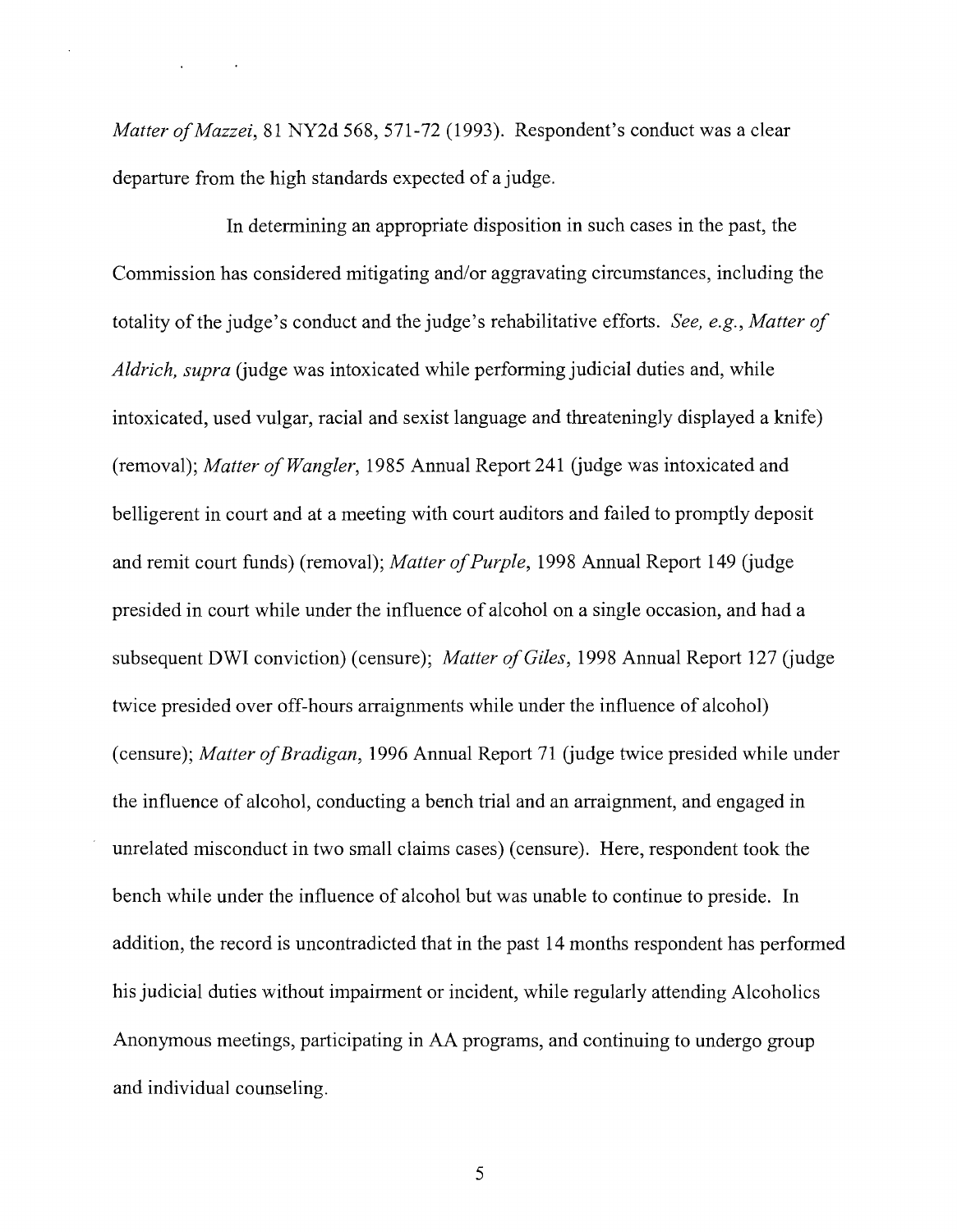In view of the circumstances in this case, we accept the recommendation of both Commission counsel and respondent that censure is appropriate. Further, staff is hereby authorized to observe respondent's public court sessions periodically in the future. The Commission will consider authorization of a new investigation and additional charges upon any observation that suggests that respondent is presiding while under the influence of alcohol. *See, Matter afBradigan, supra; Matter afGiles, supra.*

By reason of the foregoing, the Commission determines that the appropriate disposition is censure.

Mr. Goldman, Ms. DiPirro, Mr. Emery, Mr. Felder, Ms. Hernandez and Judge Ruderman concur.

Judge Klonick and Mr. Pope dissent and vote to reject the Agreed Statement on the basis that the proposed disposition is too harsh.

Judge Peters did not participate.

 $\ddot{\phantom{a}}$ 

 $\mathcal{L}^{\text{max}}$  and  $\mathcal{L}^{\text{max}}$ 

Mr. Coffey and Judge Luciano were not present.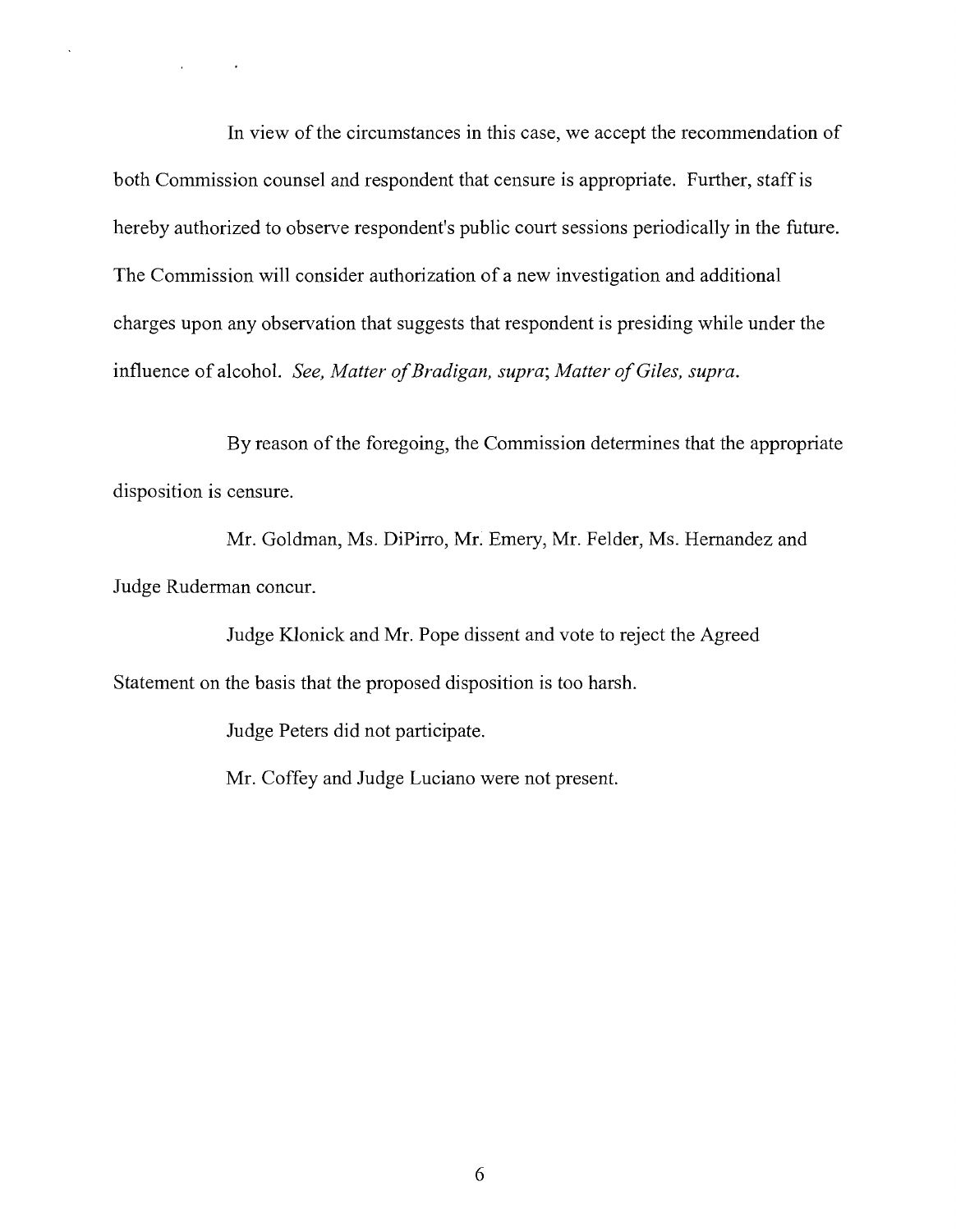## **CERTIFICATION**

It is certified that the foregoing is the determination of the State

Commission on Judicial Conduct.

 $\alpha$ 

 $\ddot{\phantom{a}}$ 

Dated: December 14, 2005

 $\ddot{\phantom{1}}$ 

Gdnac Vilipini

Lawrence S. Goldman, Esq., Chair New York State Commission on Judicial Conduct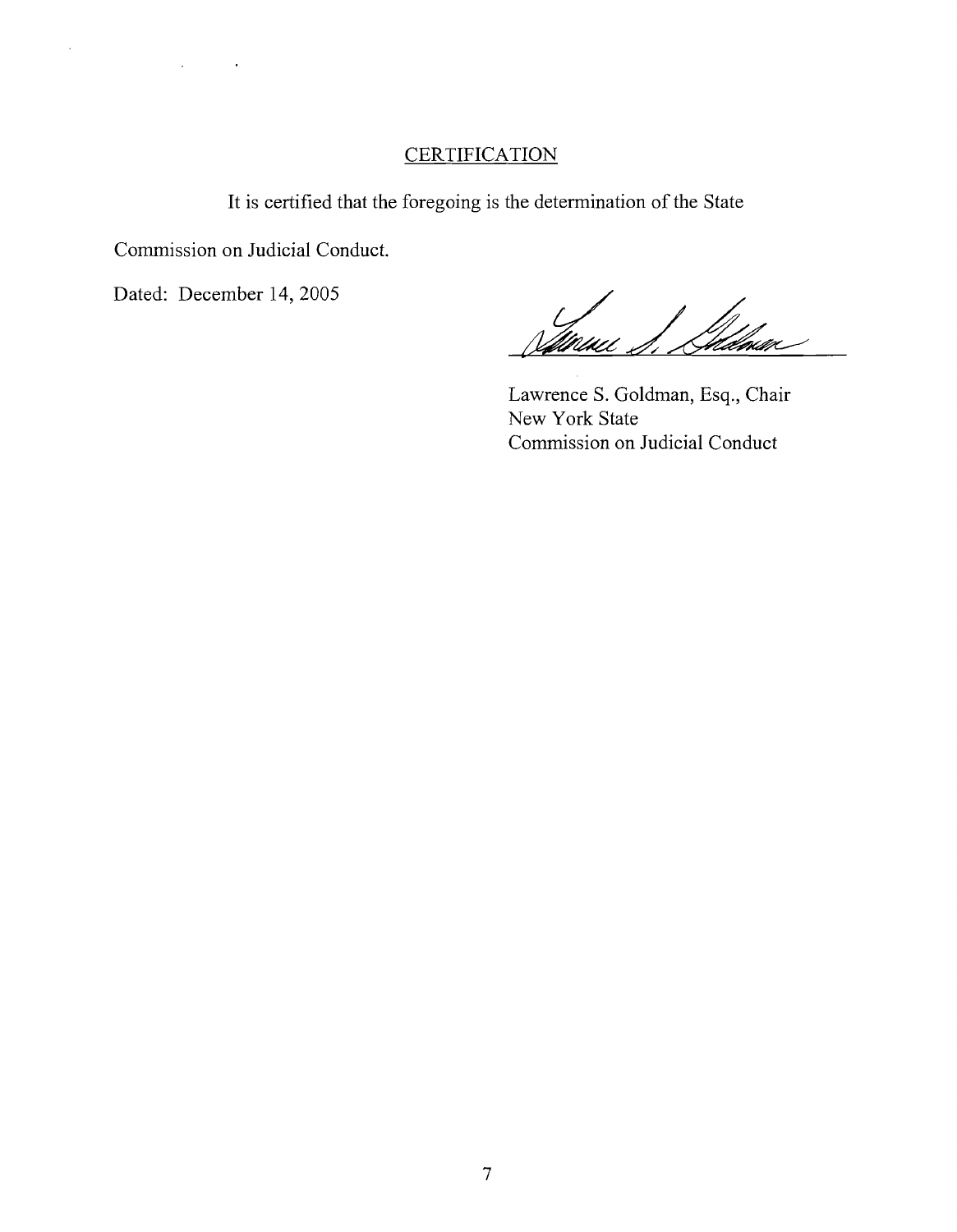## STATE OF NEW YORK COMMISSION ON JUDICIAL CONDUCT

In the Matter of the Proceeding Pursuant to Section 44, subdivision 4, of the Judiciary Law in Relation to

JAMES P. GILPATRIC,

a Judge of the Kingston City Court, Ulster County.

**DISSENTING OPINION BY MR. POPE, IN WHICH JUDGE KLONICK JOINS**

I am deeply troubled by the Decision of the majority of the Commission to censure Judge Gilpatric because he suffers from an illness. I believe the only proper way in which to analyze this case is with a recognition that respondent's isolated actions were as a result of a recognized illness, namely alcoholism, and not as a result of any knowing or intentional misconduct on the part of the judge. I would vote to issue a confidential letter of caution based on the circumstances of this particular case.

The legislature of this state has defined alcoholism as "a chronic illness in which the ingestion of alcohol usually results in the further compulsive ingestion of alcohol beyond the control of the sick person to a degree which impairs normal functioning" (Mental Hygiene Law §1.03, subd. 13). The legislature defines a "recovered alcoholic" as "a person with a history of alcoholism whose course of conduct over a sufficient period of time reasonably justifies a determination that the person's capacity to function normally within his social and economic environment is not, and is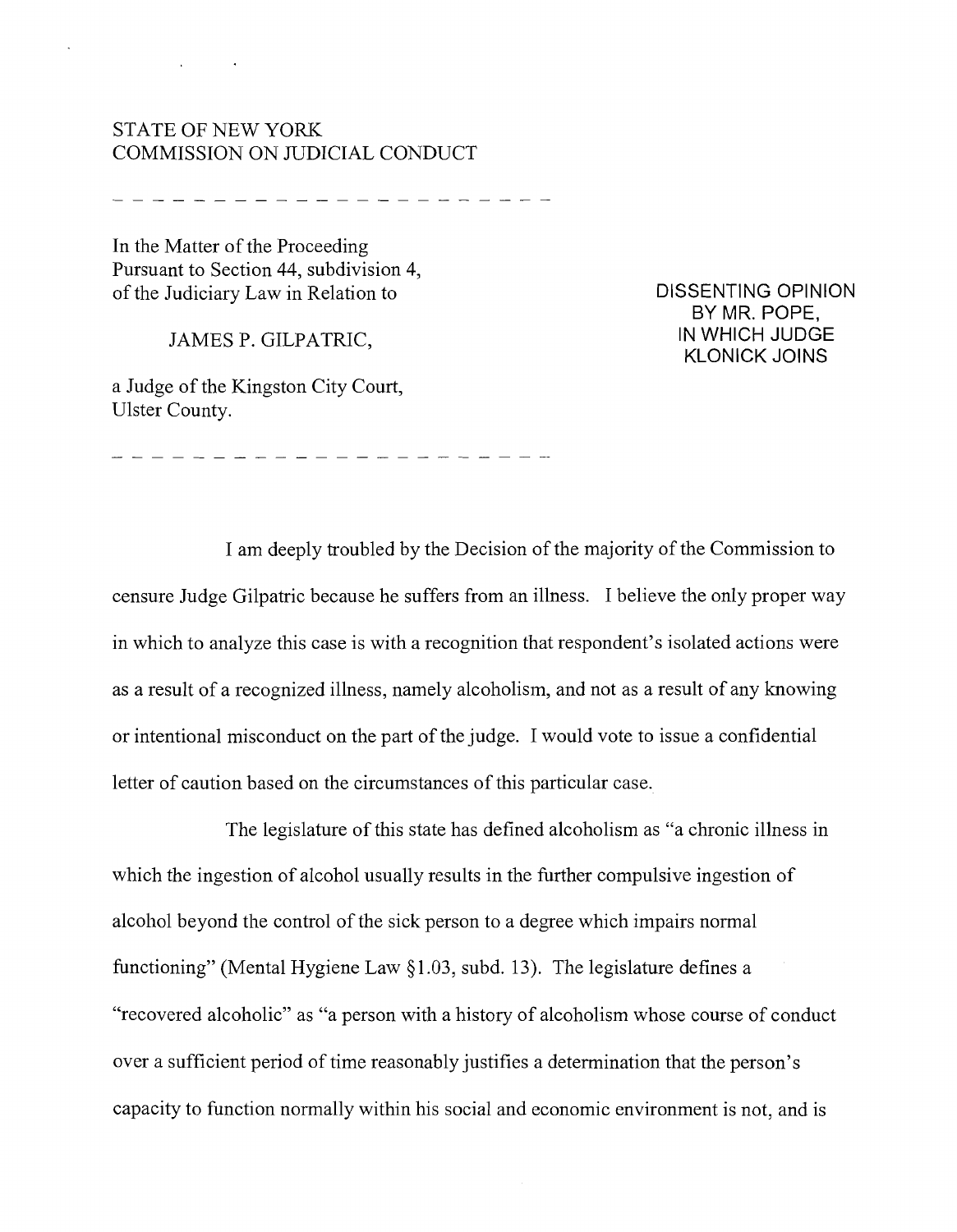not likely to be, destroyed or impaired by alcohol" *(Id.,* subd. 15). The Court of Appeals has also recognized that "alcoholism is an illness which must be treated as a public health problem" *(Matter of Quinn*, 54 NY2d 386, 394 [1981]).

It is clear from this record that respondent is a recovering alcoholic who had an isolated relapse after more than ten years of continuous sobriety. Respondent's relapse lasted for part of a single day, during which, while under the influence of alcohol, he appeared in court as an attorney in connection with a scheduling calendar and later, as a judge, took the bench but was unable to preside. Thereafter, respondent took prompt action to fight his disease. He entered a residential treatment facility, enrolled thereafter in an out-patient program, and continues to attend AA meetings and to be involved in its programs. He has abstained from the consumption of alcohol since the date of his relapse. It appears that respondent is deeply committed to continuing his efforts to fight his illness while assisting others who are struggling with the disease.

In contrast to other cases involving judges who have been disciplined for presiding while under the influence of alcohol, this case involves a single isolated episode without any exacerbating factors. *Compare, Matter of Purple*, 1998 Annual Report 149 (judge presided while under the influence of alcohol and engaged in an angry confrontation with the sheriff; two weeks later, he drove while under the influence of alcohol, was involved in an accident and was later convicted of Driving While Intoxicated); *Matter of Giles*, 1998 Annual Report 127 (judge presided on two occasions over off-hours arraignments while under the influence of alcohol, and also engaged in misconduct in two small claims cases); *Matter of Bradigan*, 1996 Annual Report 71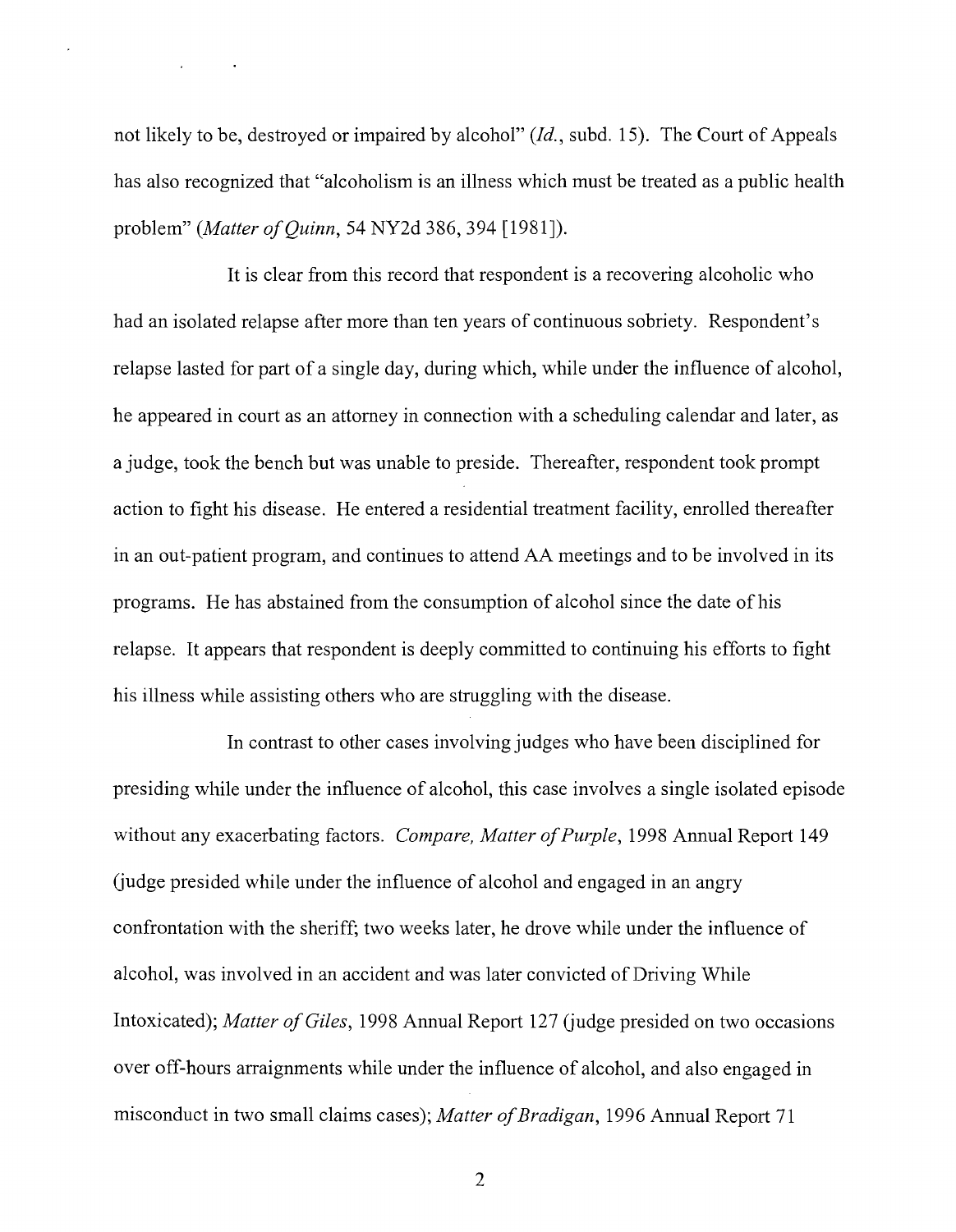(judge presided on two occasions while under the influence of alcohol, including a bench trial in a drunk-driving case); *Matter of Wangler*, 1985 Annual Report 241 (judge appeared in court in an intoxicated condition and was sent home by his co-judge; on another occasion, he was intoxicated at a meeting with representatives of the State Comptroller's office; the judge also had significant depositing and reporting deficiencies); *Matter of Aldrich*, 58 NY2d 279 (1983) (judge presided on two occasions while under the influence of alcohol, used profane, menacing language and made inappropriate racial references, and threatened a security guard with a knife).

Under the circumstances, including respondent's record of honorable, competent service as a judge and a member of the bar, I do not believe that respondent's isolated relapse in any way warrants the sanction of public censure. The respondent has an illness, which he successfully controlled for more than ten years. I do not believe a judge, or anyone else for that matter, should be publicly sanctioned because of a one-time isolated failure to control an illness. Under present day medical, social and legal knowledge of this disease, a public sanction is simply unacceptable. This is especially so since respondent apparently did not conduct any substantive proceedings while under the influence of alcohol and there was no apparent harm to any litigant or client; nor did he engage in any exacerbating acts of misconduct. In addition, respondent's frank acknowledgment of his illness and his past and present record of commitment to fighting this disease should be taken into consideration in determining an appropriate sanction.

Accordingly, I respectfully vote to reject the Agreed Statement of Facts and would issue respondent a confidential letter of caution.